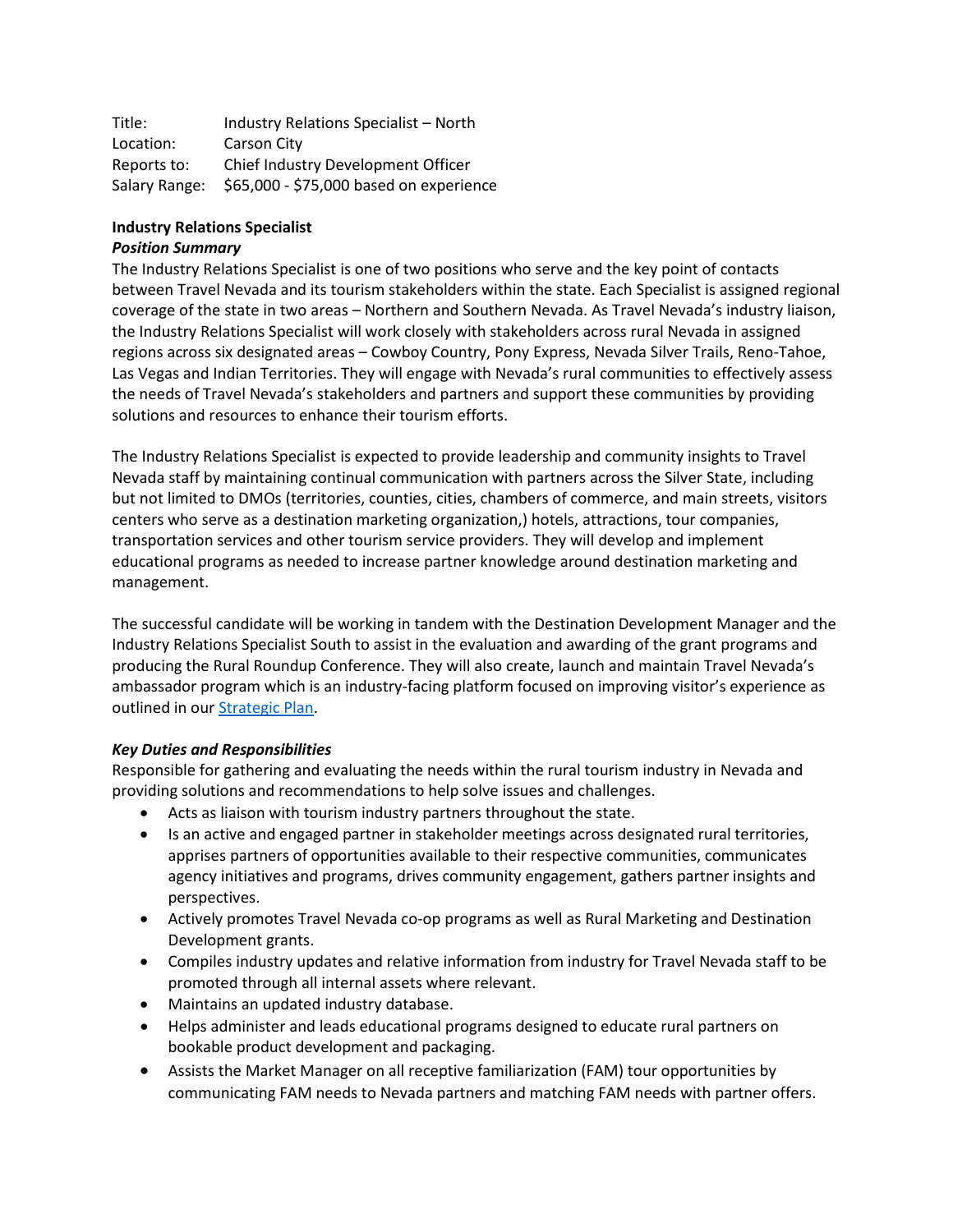- Jointly leads the DMO Think Tank, a monthly call to support DMOs across the state along with the Industry Relations Specialist in the South.
- Develops and manages the ambassador training program, an educational tool and resource platform for front line staff and industry partners who directly engage with the visitor.
- Provides the Public Relations Specialist with content updates for Travel Nevada's social media industry channels.
- Implements a receptive strategy to educate US-based receptive operators of Travel Nevada products and packaging.
- Leads and attends domestic receptive events as needed.

# Grants Program

Leads the grant programs, with shared responsibilities in the review, evaluation and distribution of Travel Nevada's rural marketing and destination grant with the help of the Industry Relations Specialist South

- Reviews and evaluates grant requests submitted through the online grant system and communicates with grant applicants in assigned regions regarding the application process.
- Works with Industry Relations Specialist South to notify applicants in writing regarding awards and denials.
- Verifies non-profit grant eligibility of applicants and compliance of applications with grant guidelines and that submission criteria have been met.
- Meets with the Territory Advisory Committee (TAC) to discuss grant submissions and make recommendations to be presented to the Nevada Commission on Tourism for final approval.
- Works with grant award recipients from designated areas on reimbursements of funds within the identified grant cycles. Ensures that all criteria have been satisfied, funds were spent according to original grant recommendation, back-up documentation and final evaluation has been properly submitted.
- Ensure all State statutes and Division guidelines for compliance are followed.
- Keeps Chief Industry Relations Officer apprised of all grant matters, including number of grants submitted, grants recommended, dollar amounts requested, dollar amounts recommended, organizations which have become out-of-compliance, etc.

# Industry Training

- Helps administer and leads educational programs designed to educate our rural partners on development of destinations and products to better serve the travel industry through the Visitor Experience.
- Organizes periodic grant workshops and other educational opportunities intended to educate non-profit organizations about grant funding opportunities that are available to help drive visitation to our rural communities.

# Rural Roundup Conference

- Co-produces Travel Nevada's annual Rural Roundup conference for industry partners.
- Identifies and coordinates speakers to ensures conference sessions are relevant to rural Nevada and provides current/future tourism industry trends and best practices.
- Promotes Rural Roundup to partners to boost registrations and sponsorships.
- Contributes to and co-manages the logistical aspects of the conference including speaker content, agenda, run of show and breakout sessions.